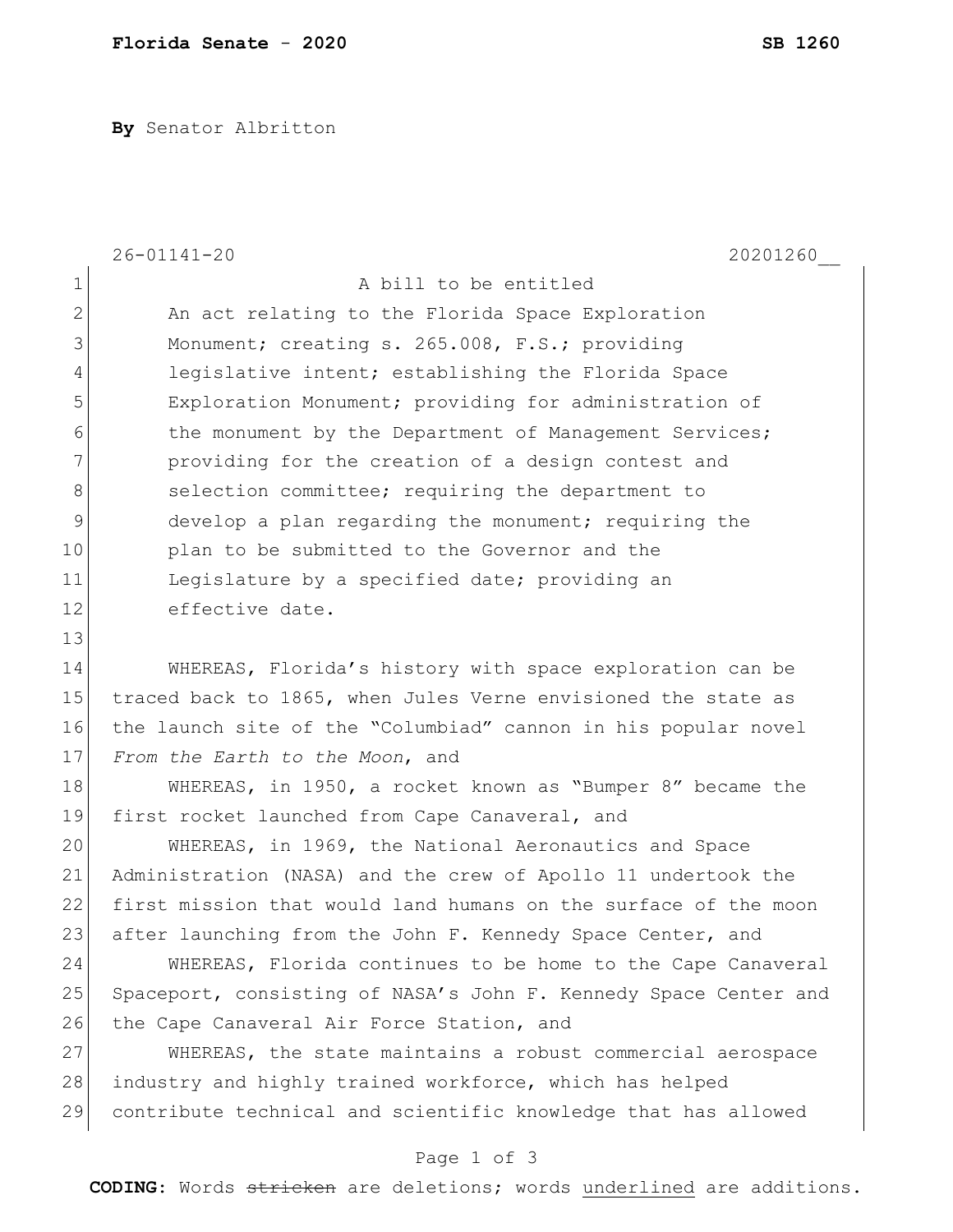|    | $26 - 01141 - 20$<br>20201260                                    |
|----|------------------------------------------------------------------|
| 30 | Florida to continue to serve as the launch pad of the United     |
| 31 | States' achievements in space, and                               |
| 32 | WHEREAS, the establishment of the Florida Space Exploration      |
| 33 | Monument would not only commemorate the past achievements and    |
| 34 | contributions of individuals who have made this state a leader   |
| 35 | in space exploration, but would also serve in the future to      |
| 36 | inspire individuals to help maintain this state's role, NOW,     |
| 37 | THEREFORE,                                                       |
| 38 |                                                                  |
| 39 | Be It Enacted by the Legislature of the State of Florida:        |
| 40 |                                                                  |
| 41 | Section 1. Section 265.008, Florida Statutes, is created to      |
| 42 | read:                                                            |
| 43 | 265.008 Florida Space Exploration Monument.-                     |
| 44 | (1) It is the intent of the Legislature to recognize the         |
| 45 | importance of the role of this state, and its past, current, and |
| 46 | future contributions, in space exploration; to honor the state's |
| 47 | residents for their role in humanity's most daring journey of    |
| 48 | space exploration; and to honor the contribution of all          |
| 49 | individuals and their families who have gone unrecognized for    |
| 50 | their impact on the United States' achievements in space.        |
| 51 | (2) There is established the Florida Space Exploration           |
| 52 | Monument.                                                        |
| 53 | The monument is administered by the Department of<br>(a)         |
| 54 | Management Services.                                             |
| 55 | The Department of Management Services, in consultation<br>(b)    |
| 56 | with Space Florida, shall establish a contest for individuals    |
| 57 | who wish to submit a design for the monument. The department and |
| 58 | Space Florida shall appoint a selection committee to choose the  |
|    |                                                                  |

## Page 2 of 3

**CODING**: Words stricken are deletions; words underlined are additions.